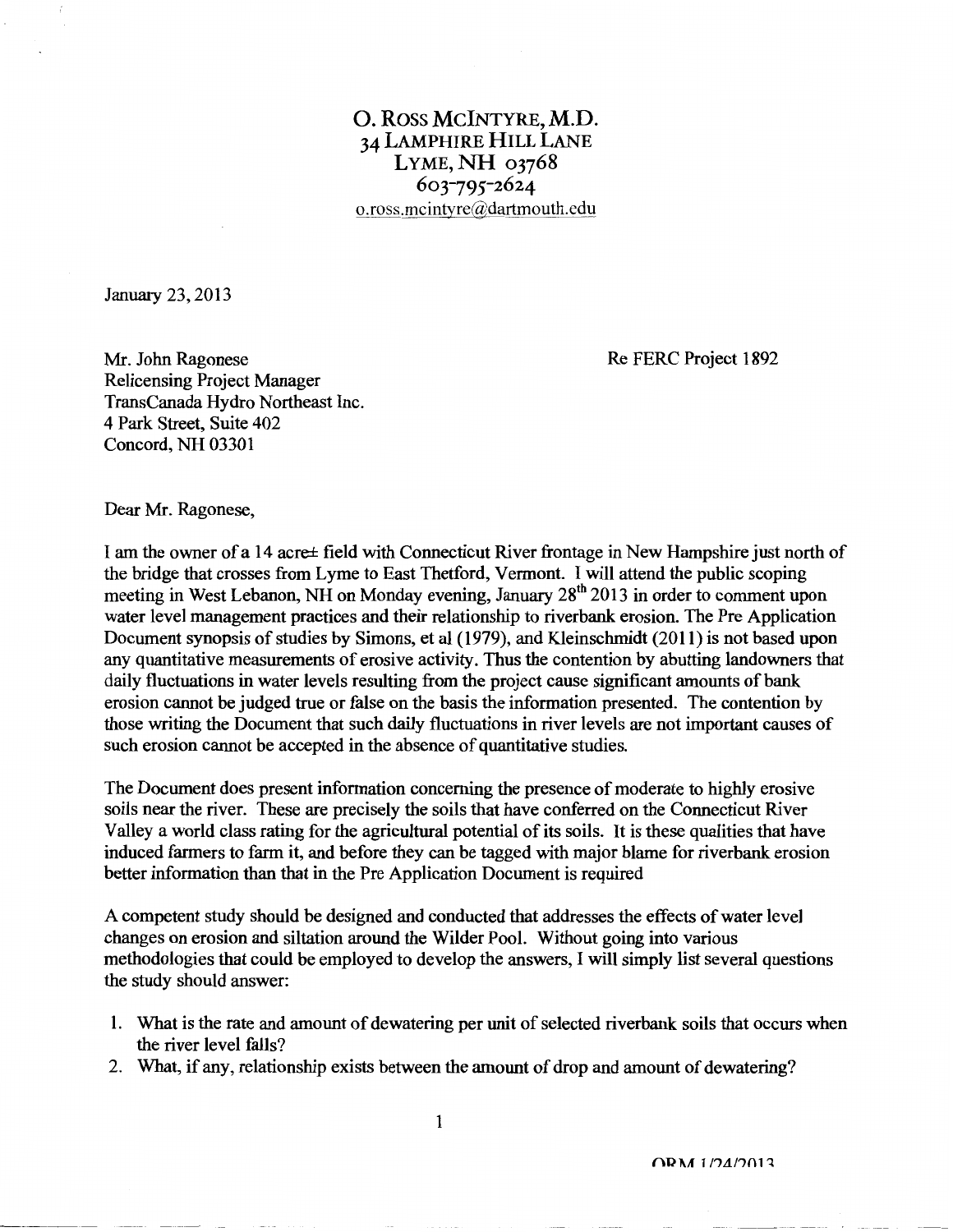- 3. How does dewatering relate to the *rate* of fall in the water level and to the duration of a raised water level.
- 4. How much soil is removed by dewatering per unit of soil and what is its distribution subsequently as a result of a given amount and rate of dewatering?
- 5. On the basis of these studies an estimate of siltation from the Wilder Lake source will be possible. It can then be compared with siltation as a result of input from upstream dams, and that arising from the four main and smaller tributaries in the intermediate drainage area above Wilder. When coupled with information concerning silt passed by Wilder to the river below the dam, an estimate of the useful lifetime of the Wilder Pool will be possible, and can be compared with other methods of estimating its useful life.

One might have imagined that at least we would already have the results of slump tests on various soil types at different water level exposures. Even these have not been done.

Once completed, a well-done study will allow allocation of the sources of siltation of the Wilder Lake, a matter of concern to the operators of the Project as well as to the community in which the Project is based. Quantitative information may suggest improved strategies for water level manipulation that will diminish erosion of the riverbank.

The benefits of hydropower are increasingly important as renewable energy becomes a national priority. The value of the Project to the operators as well as to the community will best be served by insuring that the useful life of the project is not compromised by a preventable loss of reservoir capacity.

On page 3-14 the statement is made that *"The project is operated in a daily cycle "run of the river" mode where daily iriflow matches daily outflow. This may result in modest daily pond fluctuations due to upstream Project-related generation, mainly at the downstream end of the Wilder Reservoir due to the "pitch" of the river, but relatively constant water levels are maintained."* I paddled my canoe on the Connecticut River in 1949, prior to the closure of the Wilder dam, and I fmd this statement outrageous. Current Wilder Lake levels are not a run of the river situation, and it is fortunate for the applicant to be able to blame the upstream dams if it isn't. A rise or fall of one or two feet during a single day prior to the presence of dams on the river would have signified a major meteorological event. The words "relatively constant" used to denote changes of a foot or more in water level in 24 hours could only be used by a person wishing to obfuscate the effects of water level changes and the statement should be removed from the Document. No unbiased person walking the river bank on even an occasional basis could agree that the river levels are "relatively constant".

Conclusions: The Pre Application Document references work by consultants who have offered the opinion that changes in water levels in the Wilder Lake are not important causes of riverbank erosion. This opinion is not supported by any quantitative study. Some of the abutters of Wilder Lake believe that fluctuations in water levels in Wilder Lake are largely responsible for erosion of the shoreline. They have not offered any quantitative information to support their opinion. It is in the interest of the operator of Wilder Dam, the abutters to the Project and to the public at large to have a means of allocating responsibility for erosion and the resulting siltation of the reservoir. If the suggested study shows that such erosion is a substantial component of siltation it is in the

ORM 1/24/2013